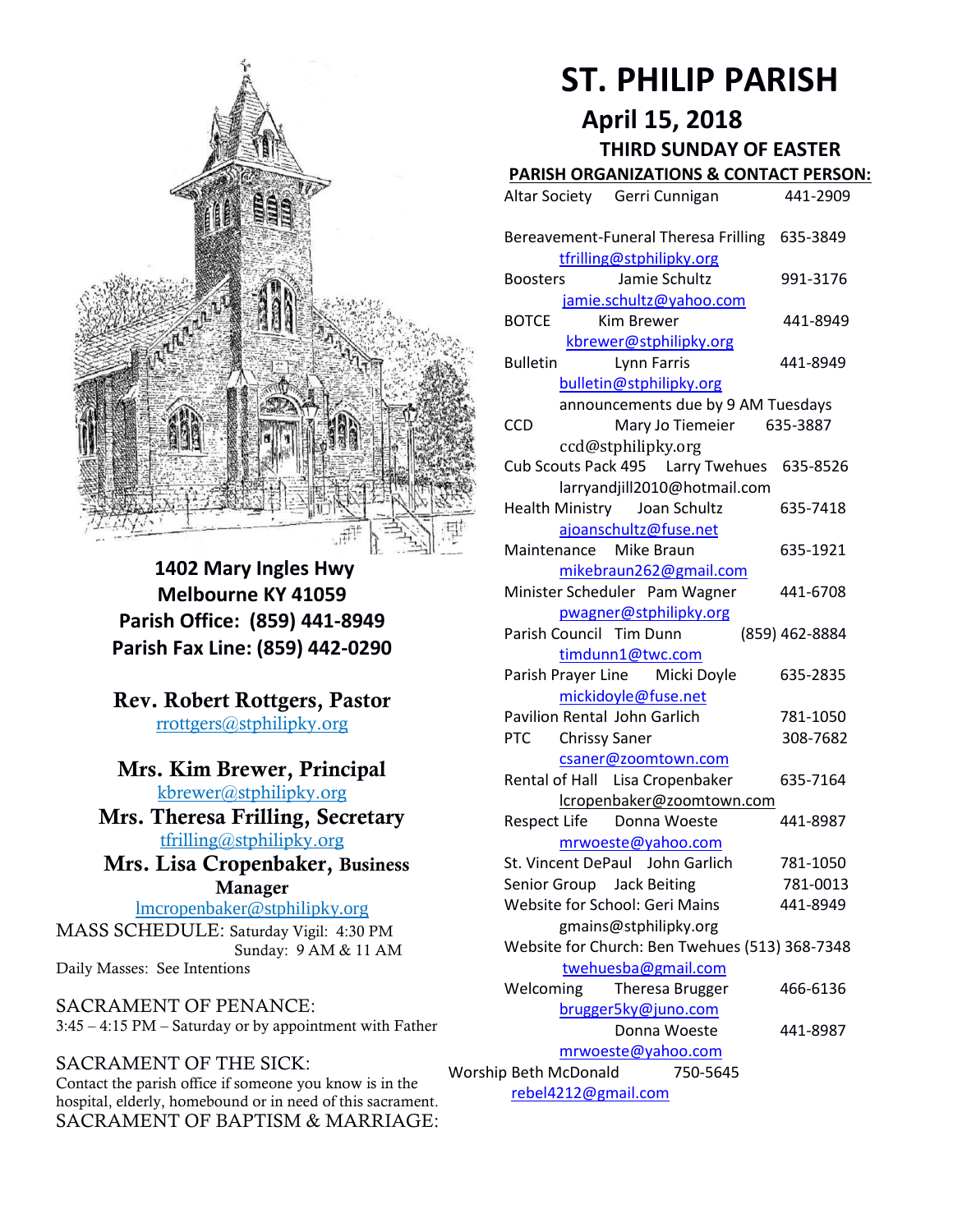## **MASS INTENTIONS:**

**Saturday, April 14** 4:30 PM Kate Geiger

#### **Sunday, April 15**

9:00 AM Russ & Dot Jenkins 11:00 AM Al & Rita Schultz

**Tuesday, April 17** 7:00 PM Quenton Erpenbeck

**Wednesday, April 18** 8:30 AM Living & Deceased of St. Philip Parish

**Friday, April 20**  8:30 AM Special Intention – Giar Family

**Saturday, April 21** 4:30 PM Leo & Ginger Terhaar

#### **Sunday, April 22**

9:00 AM Jack Fessler 11:00 AM Carl & Martha Sandfoss

## **STEWARDSHIP**

Collection from March  $25^{th}$ : \$3,616.00 Utility: \$275.00 Endowment: \$135.00 Capital Campaign: \$25.00 Prayer Shawl: \$25.00 International Needs: \$25.00 Collection from April  $1^{st}$ : \$3,888.75 Easter: \$3,702.00 Utility: \$725.00 Endowment: \$40.00 Capital Campaign: \$1,050.00 THANK YOU FOR YOUR GENEROSITY!

#### *OTHERS FIRST –* **APRIL:**

St. John's Food Pantry is located right down the road on Lower Tug Fork in Camp Springs. This month, we will be collecting paper products to restock their shelves. They need items such as toilet paper, paper towels, and diapers. Let's fill that wicker chest in the side vestibule with paper items! Thank you for your ongoing generous spirit.

#### **ALTAR SOCIETY MEMBERS:**

Our next meeting will be Thursday, April  $26<sup>th</sup>$  at 7:00 p.m. in the parish center.

#### **ST. VINCENT DePAUL MEMBERS:**

Our next meeting will be Thursday, April 26<sup>th</sup> at 7:00 p.m. in the school library. Please try to join us.

#### **WEDDING ANNIVERSARIES:**

Are you celebrating your first wedding anniversary in 2018? How about your  $25<sup>th</sup>$  or  $50<sup>th</sup>$  anniversary? Or are you celebrating over 50 years together? The Diocese would like to invite you to the Wedding Vespers celebration in September. We will need both full names, addresses, year of marriage and a phone number. Please contact Theresa [\(tfrilling@stphilipky.org](mailto:tfrilling@stphilipky.org) or 441.8949) **by April 20th** .

#### **DPAA 2018:**

Have you had time to make your pledge yet? Even if you are unable to give this year, please fill out a pledge card so the parish office is aware of this. If you choose to make a pledge by using your credit card or by an electronic funds transfer, this process has changed from prior years. To donate, simply visit the diocesan website [\(www.covdio.org\)](http://www.covdio.org/), click on the Diocesan Parish Annual Appeal "donate" icon and follow the directions. The first page will ask you for the frequency of your payment along with the dollar amount you wish to donate per payment. The second page will ask for your total donation amount and how you wish to pay. If you need further assistance, please call the stewardship office at 859.392.1500. Please remember, any and all donations are appreciated and put to good use.

## **CHURCH PICTORIAL DIRECTORY:**

The directories will be in the front entrance of church in envelopes with your name on them. If you have any questions, please call Theresa at the rectory (441.8949).

#### **SCHOOL RAFFLE WINNERS:**

\$100 - Audrey Oldiges \$50 each – Branch Rickey – Sandra Twehues – Sue & Mike Borman Congratulations to our March winners!

#### **THANK YOU NOTES:**

Thank you all for the cards and prayers for Mildred Kramer. She appreciates each and every one.

Thank you, also, for the prayers for Theresa Frilling's sister, Bert Schultz, in Alabama. Bert is doing well after her surgery and is now home recuperating.

#### **FLOWERS ON THE ALTAR:**

The flowers on the altar are in memory of the Geiger Family this week.

#### **BBHS COLTS SIGN-UPS:**

Middle school football sign up night is Tuesday, April  $24<sup>th</sup>$ from 6:00 – 8:00 p.m. at Barleycorn's in Cold Spring. Please see insert in this week's bulletin.

**Lord Jesus, open the scriptures to us; make our hearts burn while you speak to us.**